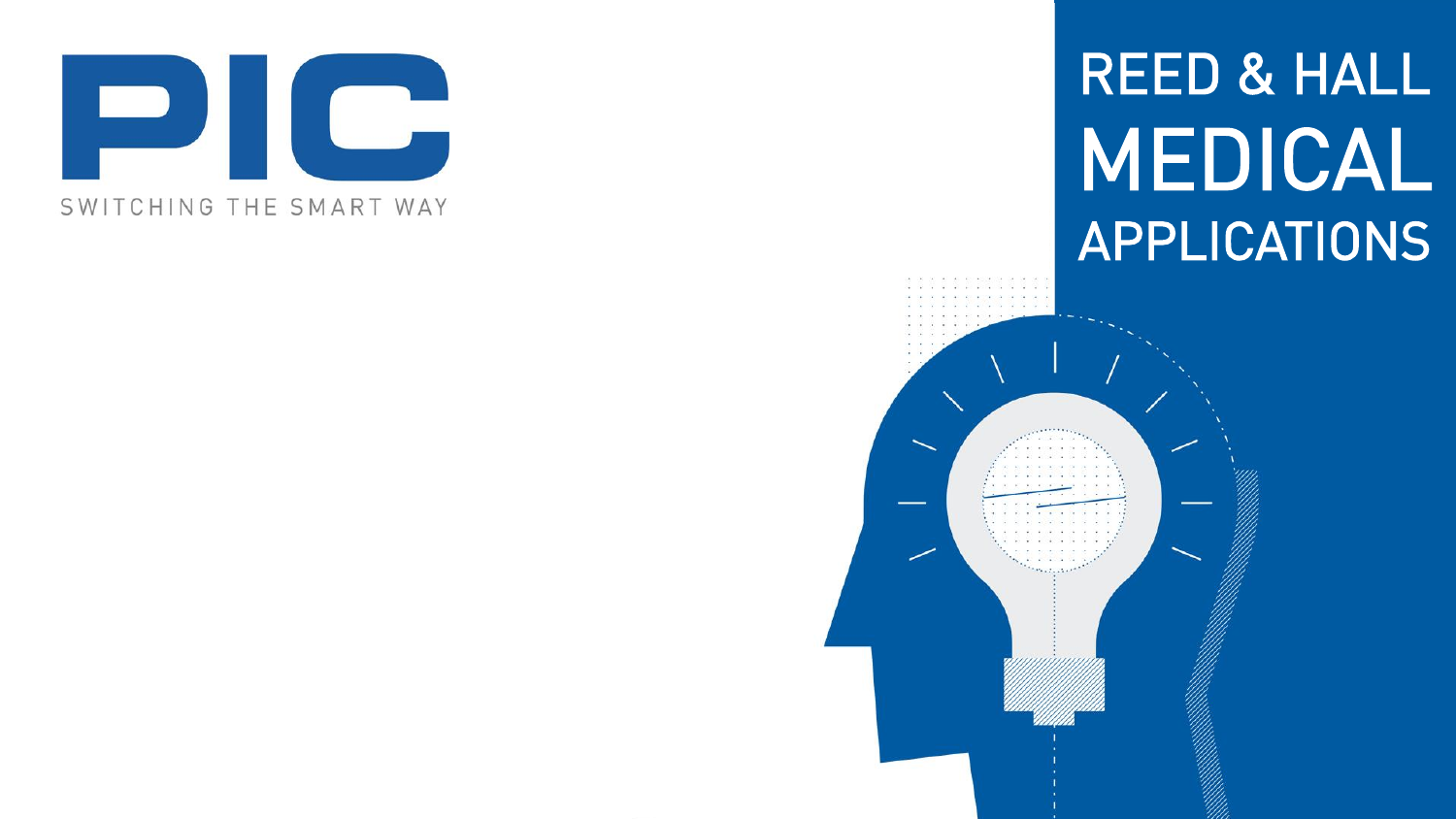### MEDICAL EQUIPMENT



MEDICAL BEDS Typical function: Position Control

#### End position / Motor shut off

Medical beds can be moved in many ways, end position is reached when Magnet actuates Reed Switch, motor will slow down/shut off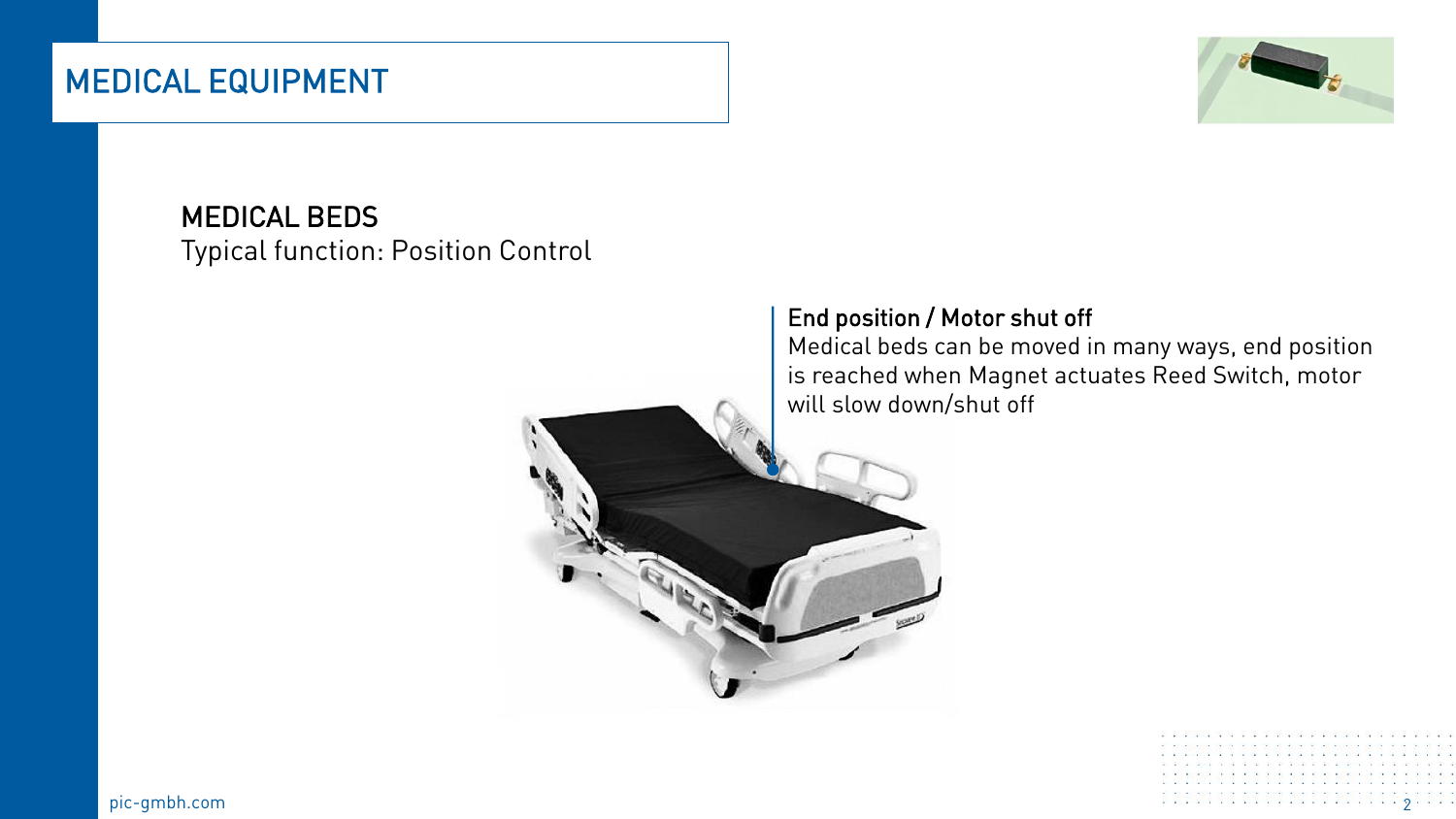#### MEDICAL EQUIPMENT



# DENTIST CHAIRS Typical function: Positon Control Drill control unit Each drill has a magnet, each holder has a Reed Switch, drill motor only working if only ONE drill is detached End position / Motor shut off Dentist chair can be moved in many ways, end position is reached when Magnet actuates Reed Switch, motor will slow down/shut off

pic-gmbh.com 3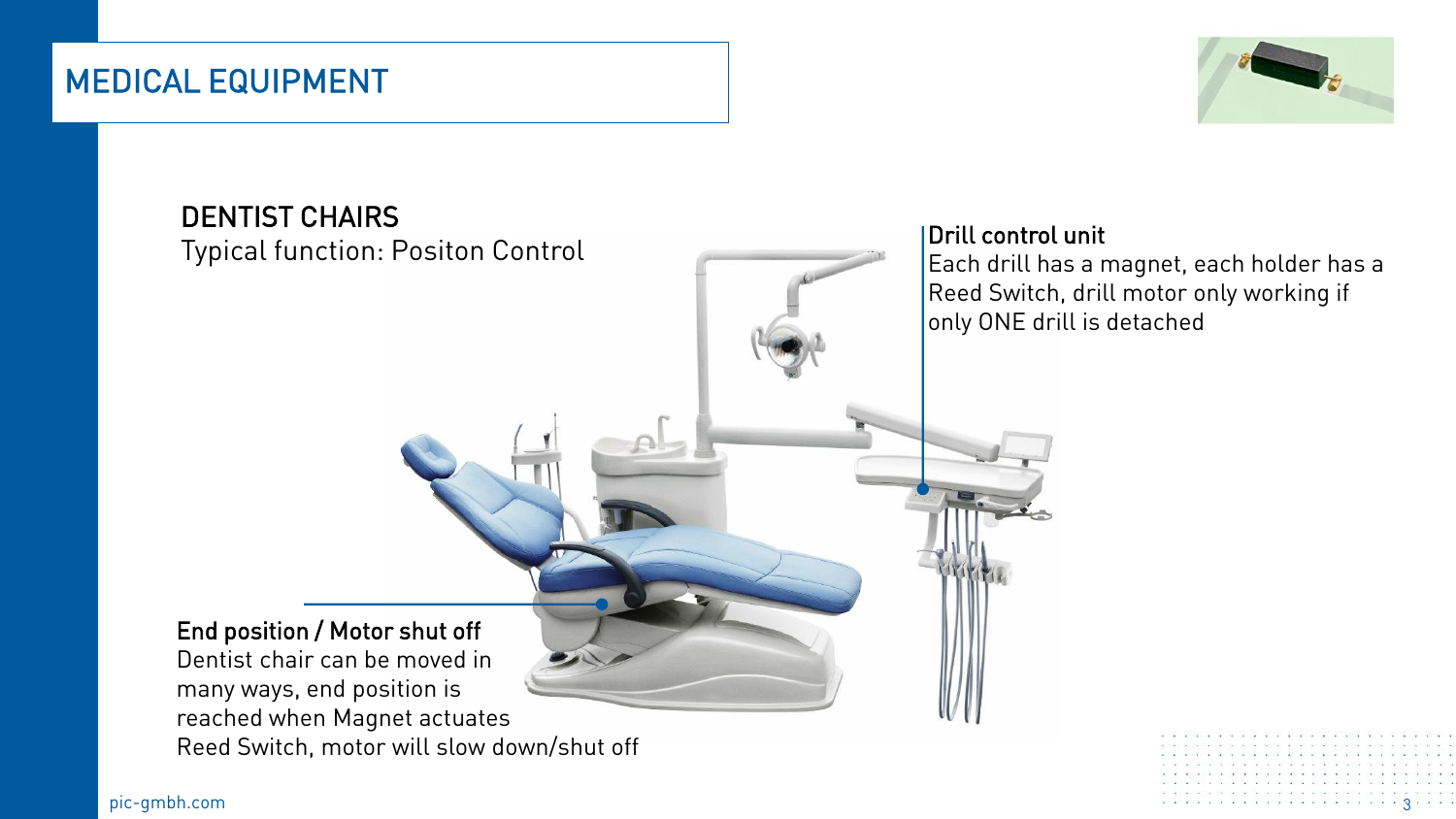#### MEDICAL EQUIPMENT



#### HEARING AIDS, CHARGING STATION

Typical function: Non-Touch-Switching



Small Magnet/Reed Switch control the start/stop of charging process in charging station



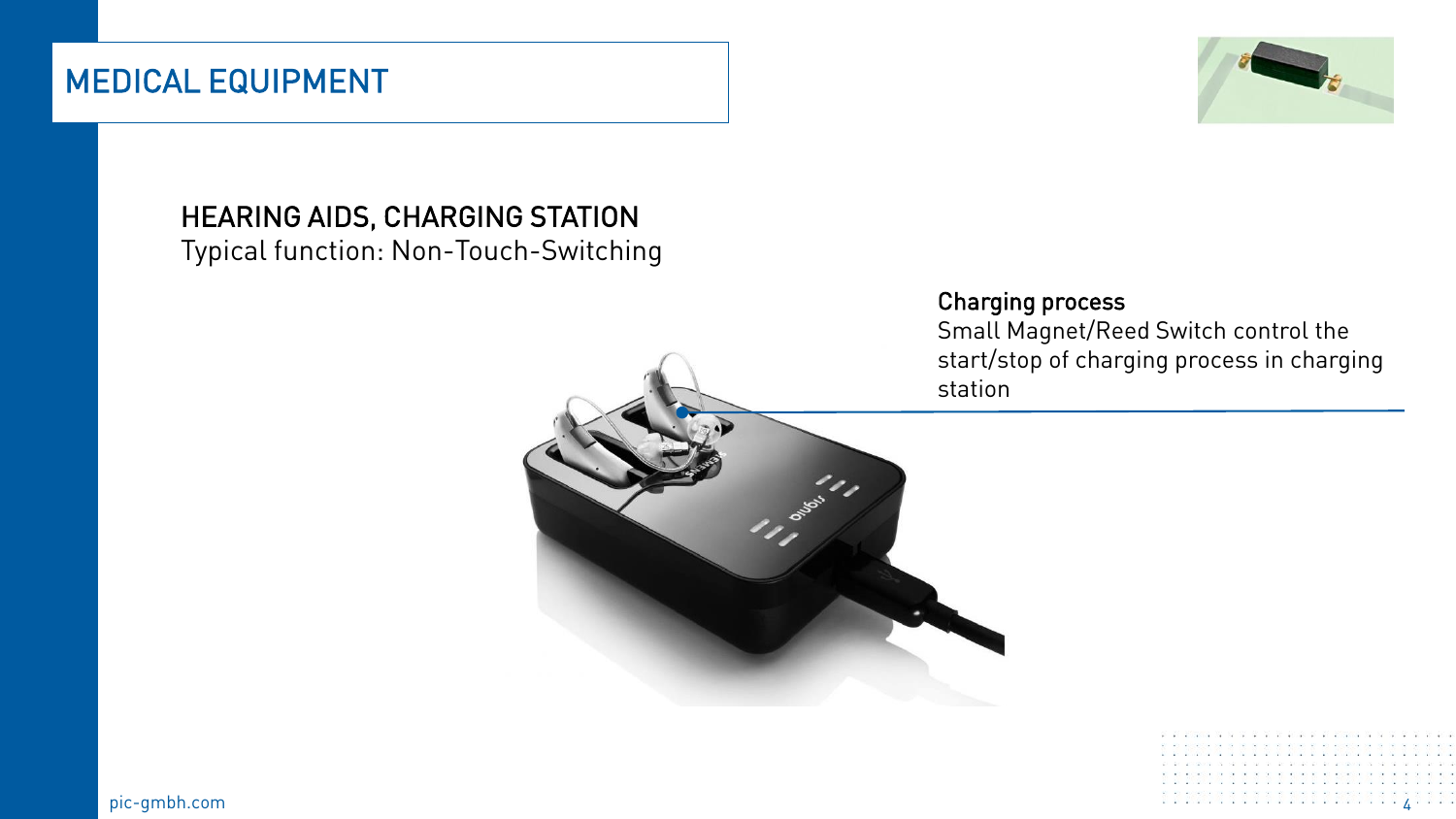#### MEDICAL EQIPMENT





#### PACE MAKERS AND IMPLANTS

Typical function: Non-Touch-Switching

#### Control

Battery powered implants can be controlled (e.g. reset, switch modes) from the outside of the body by applying magnetic field to certain trigger points